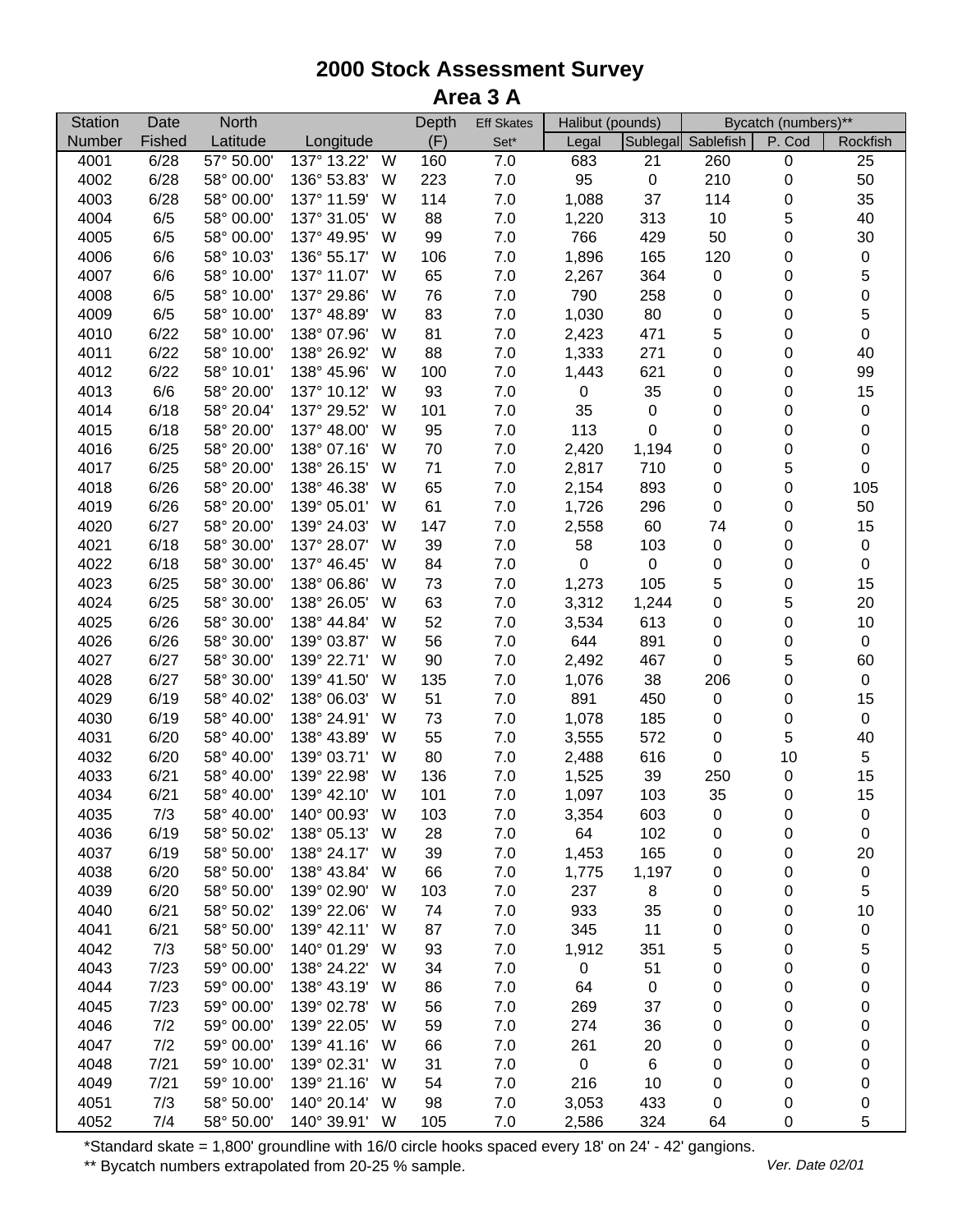| <b>Station</b> | Date   | <b>North</b> |                  | Depth | <b>Eff Skates</b> | Halibut (pounds) |                  |                    | Bycatch (numbers)** |                  |
|----------------|--------|--------------|------------------|-------|-------------------|------------------|------------------|--------------------|---------------------|------------------|
| Number         | Fished | Latitude     | Longitude        | (F)   | $Set^*$           | Legal            |                  | Sublegal Sablefish | P. Cod              | Rockfish         |
| 4053           | 7/2    | 59° 00.00'   | 140° 01.17'<br>W | 72    | 7.0               | 2,926            | 448              | 0                  | 0                   | 5                |
| 4054           | 7/6    | 59° 00.00'   | 140° 19.92'<br>W | 84    | $7.0$             | 1,502            | 142              | 0                  | 0                   | 15               |
| 4055           | 7/4    | 59° 00.00'   | 140° 39.06'<br>W | 97    | 7.0               | 2,031            | 198              | 5                  | 0                   | 0                |
| 4056           | 7/4    | 59° 00.00'   | 140° 59.09'<br>W | 103   | 7.0               | 2,891            | 552              | 5                  | 20                  | 0                |
| 4057           | 7/21   | 59° 10.00'   | 139° 41.33'<br>W | 70    | $7.0\,$           | 968              | 437              | 0                  | 0                   | 0                |
| 4058           | 7/2    | 59° 10.00'   | 139° 59.83'<br>W | 61    | 7.0               | 3,461            | 748              | 0                  | 0                   | 0                |
| 4059           | 7/6    | 59° 10.00'   | 140° 20.24'<br>W | 70    | $7.0\,$           | 3,113            | 292              | 5                  | 5                   | 0                |
| 4060           | 7/6    | 59° 10.00'   | 140° 39.19'<br>W | 80    | $7.0\,$           | 1,831            | 195              | 0                  | 0                   | 0                |
| 4061           | 7/5    | 59° 10.00'   | 140° 58.89'<br>W | 98    | $7.0$             | 2,824            | 283              | $\sqrt{5}$         | 0                   | 0                |
| 4062           | 7/5    | 59° 10.00'   | 141° 17.92'<br>W | 184   | $7.0$             | 757              | $\pmb{0}$        | 175                | 0                   | 5                |
| 4063           | 7/5    | 59° 13.00'   | 141° 37.97'<br>W | 123   | $7.0$             | 1,400            | 44               | 158                | 0                   | 0                |
| 4064           | 7/21   | 59° 20.00'   | 139° 39.64'<br>W | 84    | $7.0$             | 64               | $\pmb{0}$        | $\pmb{0}$          | 0                   | $\boldsymbol{0}$ |
| 4065           | 7/22   | 59° 19.98'   | 140° 00.05'<br>W | 86    | $7.0\,$           | 150              | 14               | $\boldsymbol{0}$   | 0                   | 0                |
| 4066           | 7/20   | 59° 20.00'   | 140° 19.87'<br>W | 70    | $7.0$             | 2,380            | 423              | $\boldsymbol{0}$   | 0                   | 0                |
| 4067           | 7/20   | 59° 20.00'   | 140° 38.89'<br>W | 78    | 7.0               | 724              | 89               | 15                 | 0                   | 0                |
| 4068           | 7/7    | 59° 20.00'   | 140° 58.98'<br>W | 87    | 7.0               | 1,346            | 204              | 15                 | 0                   | $\pmb{0}$        |
| 4069           | 7/7    | 59° 20.00'   | 141° 18.05'<br>W | 179   | $7.0$             | 1,899            | $\boldsymbol{9}$ | 160                | 0                   | 0                |
| 4070           | 7/9    | 59° 20.00'   | 141° 38.15'<br>W | 102   | $7.0$             | 905              | 85               | 10                 | 0                   | 5                |
| 4071           | 7/9    | 59° 20.00'   | 141° 58.17'<br>W | 118   | $7.0$             | 2,232            | 212              | 35                 | 0                   | 0                |
| 4072           | 7/22   | 59° 30.01'   | 140° 00.59'<br>W | 62    | $7.0\,$           | 81               | 46               | $\pmb{0}$          | 0                   | $\pmb{0}$        |
| 4073           | 7/20   | 59° 30.00'   | 140° 19.25'<br>W | 123   | 7.0               | 2,165            | 17               | 50                 | 0                   | 25               |
| 4074           | 7/20   | 59° 30.00'   | 140° 39.14'<br>W | 152   | $7.0$             | 248              | 10               | 65                 | 0                   | 55               |
| 4075           | 7/7    | 59° 30.00'   | 140° 58.81'<br>W | 160   | 7.0               | 1,014            | 20               | 45                 | 0                   | 35               |
| 4076           | 7/7    | 59° 30.00'   | 141° 18.90'<br>W | 90    | 7.0               | $\pmb{0}$        | 10               | 0                  | 0                   | 0                |
| 4077           | 7/9    | 59° 30.00'   | 141° 37.73'<br>W | 88    | $7.0\,$           | 195              | $\boldsymbol{9}$ | 0                  | 0                   | 0                |
| 4078           | 7/9    | 59° 30.00'   | 141° 57.81'<br>W | 97    | $7.0\,$           | 390              | $\pmb{0}$        | 0                  | 0                   | 0                |
| 4079           | 7/22   | 59° 40.00'   | 139° 59.02'<br>W | 76    | $7.0$             | 584              | 33               | 10                 | 15                  | 0                |
| 4080           | 7/18   | 59° 40.00'   | 140° 59.39'<br>W | 29    | $7.0\,$           | 89               | 27               | 0                  | 20                  | 0                |
| 4081           | 7/18   | 59° 40.00'   | 141° 19.25'<br>W | 35    | $7.0\,$           | 90               | 77               | 0                  | $\pmb{0}$           | 0                |
| 4082           | 7/18   | 59° 40.00'   | 141° 38.37'<br>W | 51    | $7.0\,$           | 67               | $\boldsymbol{7}$ | $\boldsymbol{0}$   | 0                   | $\pmb{0}$        |
| 4083           | 7/10   | 59° 40.00'   | 141° 58.03'<br>W | 79    | 7.0               | $\pmb{0}$        | $\pmb{0}$        | $\boldsymbol{0}$   | 0                   | $\pmb{0}$        |
| 4084           | 7/10   | 59° 40.00'   | 142° 17.84'<br>W | 117   | 7.0               | 265              | 10               | 30                 | 0                   | 0                |
| 4085           | 7/11   | 59° 40.00'   | 142° 37.84'<br>W | 207   | $7.0$             | 720              | 15               | 160                | 0                   | 40               |
| 4086           | 7/11   | 59° 40.00'   | 142° 58.06'<br>W | 108   | 7.0               | 4,269            | 184              | $\pmb{0}$          | 5                   | $\pmb{0}$        |
| 4087           | 7/11   | 59° 40.00'   | 143° 17.19'<br>W | 147   | 7.0               | 2,123            | 8                | 155                | 0                   | 5                |
| 4088           | 7/12   | 59° 40.00'   | 143° 36.74'<br>W | 83    | 7.0               | 4,984            | 153              | $\pmb{0}$          | 0                   | 5                |
| 4089           | 7/13   | 59° 40.00'   | 143° 57.12'<br>W | 68    | $7.0$             | 3,303            | 133              | 0                  | 0                   | 35               |
| 4090           | 7/13   | 59° 40.00'   | 144° 17.55'<br>W | 86    | 7.0               | 1,062            | 79               | 5                  | 0                   | 5                |
| 4091           | 7/13   | 59° 40.00'   | 144° 37.38'<br>W | 78    | 7.0               | 370              | $\pmb{0}$        | 0                  | 0                   | 0                |
| 4092           | 7/10   | 59° 50.00'   | 141° 59.39'<br>W | 38    | 7.0               | 366              | 405              | 0                  | 0                   | 0                |
| 4093           | 7/10   | 59° 50.00'   | 142° 18.20'<br>W | 48    | 7.0               | 3,233            | 147              | 0                  | 0                   | 10               |
| 4094           | 7/19   | 59° 50.00'   | 142° 38.07'<br>W | 88    | 7.0               | 991              | 25               | 5                  | 0                   | 0                |
| 4095           | 7/19   | 59° 50.00'   | 142° 58.19'<br>W | 93    | $7.0$             | 293              | $\pmb{0}$        | $\pmb{0}$          | 0                   | 0                |
| 4096           | 7/12   | 59° 50.00'   | 143° 18.43'<br>W | 119   | $7.0$             | 830              | 9                | 20                 | 0                   | 0                |
| 4097           | 7/12   | 59° 50.00'   | 143° 38.20'<br>W | 151   | 7.0               | 343              | $\pmb{0}$        | 35                 | 0                   | 20               |
| 4098           | 7/12   | 59° 50.00'   | 143° 58.14'<br>W | 51    | $7.0$             | 685              | 139              | $\pmb{0}$          | 0                   | 0                |
| 4099           | 7/13   | 59° 50.00'   | 144° 17.98'<br>W | 34    | 7.0               | 468              | 94               | 0                  | 5                   | 0                |
| 4100           | 7/19   | 60° 00.00'   | 142° 39.03'<br>W | 42    | 7.0               | 1,431            | 123              | 0                  | 0                   | 0                |
| 4101           | 7/19   | 60° 00.00'   | 142° 59.25'<br>W | 61    | 7.0               | 368              | 168              | 0                  | 0                   | 0                |
| 4102           | 9/2    | 59° 20.12'   | 146° 16.00'<br>W | 156   | 7.0               | 1,831            | 40               | 10                 | 0                   | 65               |
| 4103           | 9/1    | 59° 20.07'   | 146° 35.00'<br>W | 78    | 7.0               | 5,618            | 107              | 0                  | 0                   | 15               |

\*Standard skate = 1,800' groundline with 16/0 circle hooks spaced every 18' on 24' - 42' gangions.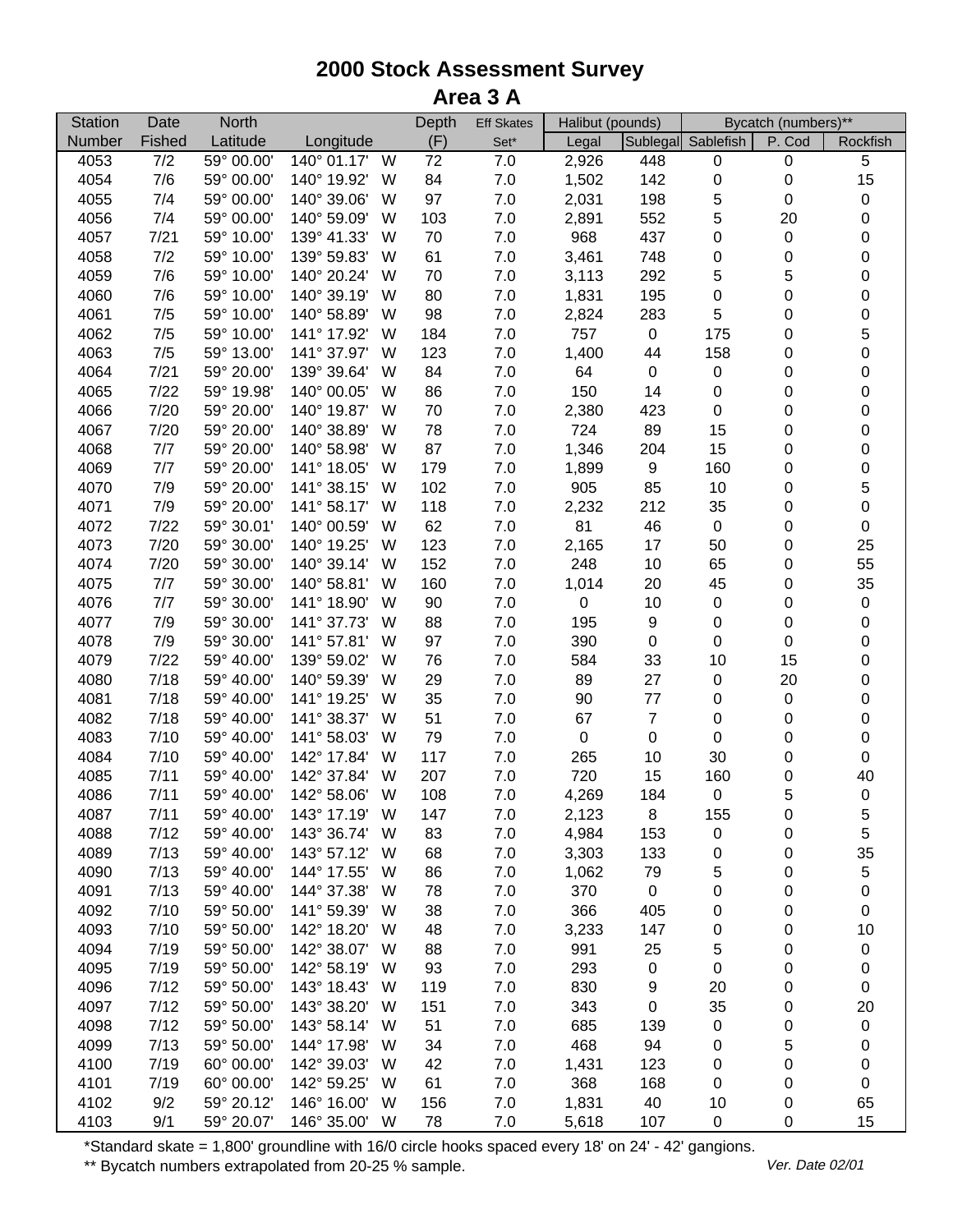| <b>Station</b> | Date   | <b>North</b> |             |   | Depth | <b>Eff Skates</b> | Halibut (pounds) |             |                    | Bycatch (numbers)** |                  |
|----------------|--------|--------------|-------------|---|-------|-------------------|------------------|-------------|--------------------|---------------------|------------------|
| Number         | Fished | Latitude     | Longitude   |   | (F)   | $Set^*$           | Legal            |             | Sublegal Sablefish | P. Cod              | Rockfish         |
| 4104           | 9/1    | 59° 19.94'   | 146° 54.98' | W | 104   | 7.0               | 823              | 37          | 5                  | $\pmb{0}$           | $\pmb{0}$        |
| 4105           | 8/26   | 59° 20.09'   | 147° 15.00' | W | 100   | $7.0$             | 563              | 10          | 10                 | $\pmb{0}$           | $\pmb{0}$        |
| 4106           | 9/3    | 59° 31.04'   | 145° 16.02' | W | 65    | 7.0               | 3,590            | 98          | 0                  | 0                   | 30               |
| 4107           | 9/2    | 59° 29.90'   | 145° 55.01' | W | 92    | 7.0               | 3,697            | 106         | 0                  | 0                   | $\pmb{0}$        |
| 4108           | 9/1    | 59° 29.99'   | 146° 34.98' | W | 51    | $7.0$             | 934              | 92          | 0                  | 0                   | 40               |
| 4109           | 8/29   | 59° 30.04'   | 146° 53.98' | W | 99    | $7.0$             | 204              | $\pmb{0}$   | $\boldsymbol{0}$   | 0                   | $\pmb{0}$        |
| 4110           | 8/26   | 59° 30.01'   | 147° 14.00' | W | 115   | $7.0$             | 65               | 26          | 30                 | 0                   | 5                |
| 4111           | 7/30   | 59° 30.41'   | 147° 34.00' | W | 60    | $7.0$             | 2,376            | 199         | $\pmb{0}$          | 0                   | $\mathbf 0$      |
| 4112           | 9/3    | 59° 40.09'   | 145° 34.02' | W | 58    | 7.0               | 11               | $\, 8$      | 0                  | 0                   | $\mathbf 0$      |
| 4113           | 9/3    | 59° 39.98'   | 145° 54.00' | W | 46    | 7.0               | 972              | 250         | 0                  | $\boldsymbol{0}$    | $\mathbf 0$      |
| 4114           | 9/2    | 59° 40.02'   | 146° 14.00' | W | 45    | 7.0               | 287              | 46          | 0                  | $\boldsymbol{0}$    | $\mathbf 0$      |
| 4115           | 8/31   | 59° 40.06'   | 146° 34.00' | W | 46    | 7.0               | 1,115            | 275         | $\pmb{0}$          | $\boldsymbol{0}$    | 30               |
| 4116           | 8/25   | 59° 40.08'   | 146° 53.00' | W | 60    | $7.0$             | 26               | $\pmb{0}$   | 5                  | $\boldsymbol{0}$    | $\pmb{0}$        |
| 4117           | 7/30   | 59° 40.13'   | 147° 13.02' | W | 100   | $7.0$             | 1,714            | $\pmb{0}$   | 10                 | $\boldsymbol{0}$    | $\mathbf 0$      |
| 4118           | 7/30   | 59° 39.92'   | 147° 33.02' | W | 64    | $7.0$             | 830              | 11          | $\pmb{0}$          | $\mathbf 0$         | $\boldsymbol{0}$ |
| 4119           | 8/22   | 59° 50.03'   | 144° 57.97' | W | 108   | 7.0               | 543              | 47          | 20                 | 45                  | $\mathbf 0$      |
| 4120           | 8/21   | 59° 49.92'   | 145° 53.00' | W | 56    | 6.9               | 274              | $\pmb{0}$   | $\pmb{0}$          | $\boldsymbol{0}$    | $\mathbf 0$      |
| 4121           | 8/31   | 59° 49.94'   | 146° 13.02' | W | 33    | 7.0               | 329              | 55          | $\boldsymbol{0}$   | 0                   | $\mathbf 0$      |
| 4122           | 8/31   | 59° 49.90'   | 146° 33.00' | W | 38    | $7.0$             | 723              | 240         | $\pmb{0}$          | $\boldsymbol{0}$    | $\mathbf 0$      |
| 4123           | 8/25   | 59° 50.08'   | 146° 53.05' | W | 42    | $7.0$             | 733              | 447         | $\pmb{0}$          | $\boldsymbol{0}$    | $\pmb{0}$        |
| 4124           | 8/25   | 59° 49.96'   | 147° 12.98' | W | 86    | 7.0               | 144              | 9           | 5                  | 59                  | 0                |
| 4125           | 8/22   | 59° 59.95'   | 144° 39.00' | W | 124   | 7.0               | 1,207            | 8           | 35                 | 20                  | 0                |
| 4126           | 8/22   | 59° 60.00'   | 144° 59.00' | W | 71    | 7.0               | 284              | 20          | $\boldsymbol{0}$   | $\boldsymbol{0}$    | 0                |
| 4127           | 8/23   | 60° 00.06'   | 145° 18.99' | W | 65    | $7.0$             | 272              | 18          | 0                  | 0                   | 0                |
| 4128           | 8/21   | 59° 60.00'   | 146° 11.97' | W | 35    | $7.0$             | 626              | 34          | $\pmb{0}$          | 0                   | 0                |
| 4129           | 8/24   | 60° 00.04'   | 146° 31.99' | W | 35    | $7.0$             | 304              | 150         | $\pmb{0}$          | $\boldsymbol{0}$    | 0                |
| 4130           | 8/24   | 60° 00.03'   | 146° 51.99' | W | 79    | 7.0               | 120              | $\mathbf 0$ | 5                  | $\boldsymbol{0}$    | $\mathbf 0$      |
| 4131           | 8/24   | 59° 60.00'   | 147° 12.00' | W | 102   | 7.0               | 483              | 30          | 45                 | $\boldsymbol{0}$    | $\mathbf 0$      |
| 4132           | 8/23   | 60° 10.00'   | 145° 31.00' | W | 48    | $7.0$             | 192              | 18          | $\pmb{0}$          | $\pmb{0}$           | $\mathbf 0$      |
| 4133           | 8/23   | 60° 09.98'   | 145° 51.01' | W | 59    | $7.0\,$           | 75               | 11          | $\pmb{0}$          | $\pmb{0}$           | $\mathbf 0$      |
| 4134           | 8/21   | 60° 10.12'   | 146° 11.00' | W | 46    | 7.0               | 1,097            | 313         | 5                  | 5                   | $\pmb{0}$        |
| 4135           | 8/13   | 60° 10.04'   | 147° 31.02' | W | 39    | 7.0               | 1,595            | 356         | $\pmb{0}$          | 20                  | $10$             |
| 4136           | 8/13   | 60° 10.02'   | 147° 50.99' | W | 187   | $7.0$             | 636              | 68          | 0                  | $\boldsymbol{0}$    | 30               |
| 4137           | 8/14   | 60° 19.94'   | 147° 31.00' | W | 68    | 7.0               | 847              | 21          | $\pmb{0}$          | 45                  | 30               |
| 4138           | 8/17   | 60° 29.98'   | 146° 28.98' | W | 34    | 7.0               | 981              | 258         | 5                  | 0                   | $\pmb{0}$        |
| 4139           | 8/17   | 60° 29.93'   | 146° 49.00' | W | 213   | 7.0               | 716              | $\pmb{0}$   | 35                 | 0                   | 25               |
| 4140           | 8/16   | 60° 29.99'   | 147° 10.00' | W | 97    | 7.0               | 258              | 55          | 15                 | 0                   | $\pmb{0}$        |
| 4141           | 8/14   | 60° 30.02'   | 147° 30.00' | W | 104   | 7.0               | 225              | 9           | 10                 | 0                   | 0                |
| 4142           | 8/14   | 60° 29.01'   | 147° 50.02' | W | 251   | 7.0               | 975              | 10          | 35                 | 0                   | 20               |
| 4143           | 8/17   | 60° 39.99'   | 146° 49.00' | W | 225   | 7.0               | 975              | 30          | 69                 | 5                   | 20               |
| 4144           | 8/16   | 60° 39.96'   | 147° 09.01' | W | 133   | 6.9               | 1,643            | 20          | 44                 | 5                   | 10               |
| 4145           | 8/16   | 60° 50.03'   | 147° 07.99' | W | 133   | 7.0               | 1,224            | 111         | 30                 | 20                  | 10               |
| 4146           | 8/15   | 60° 50.03'   | 148° 10.00' | W | 172   | 7.0               | 827              | 34          | 10                 | 5                   | 15               |
| 4147           | 6/23   | 58° 39.94'   | 148° 34.02' | W | 129   | 7.0               | 2,999            | 33          | 139                | 15                  | $\pmb{0}$        |
| 4148           | 6/23   | 58° 39.88'   | 148° 53.05' | W | 90    | 7.0               | 1,145            | 98          | 54                 | 35                  | $\pmb{0}$        |
| 4149           | 6/24   | 58° 50.15'   | 148° 14.99' | W | 150   | 5.5               | 2,974            | $\,6$       | 163                | $\pmb{0}$           | 0                |
| 4150           | 6/25   | 58° 49.98'   | 148° 33.98' | W | 159   | 6.8               | 4,216            | 14          | 44                 | 0                   | 0                |
| 4151           | 6/25   | 58° 50.02'   | 148° 53.01' | W | 137   | 6.9               | 3,793            | $\pmb{0}$   | 114                | 5                   | $\pmb{0}$        |
| 4152           | 6/22   | 58° 49.91'   | 149° 12.00' | W | 111   | 7.0               | 1,417            | 0           | 189                | 15                  | $\pmb{0}$        |
| 4153           | 7/9    | 59° 00.00'   | 147° 55.02' | W | 239   | 6.9               | 133              | 0           | 29                 | $\boldsymbol{0}$    | 15               |
| 4154           | 7/8    | 59° 00.08'   | 148° 13.96' | W | 115   | 7.0               | 5,583            | 105         | 40                 | 89                  | 0                |

\*Standard skate = 1,800' groundline with 16/0 circle hooks spaced every 18' on 24' - 42' gangions.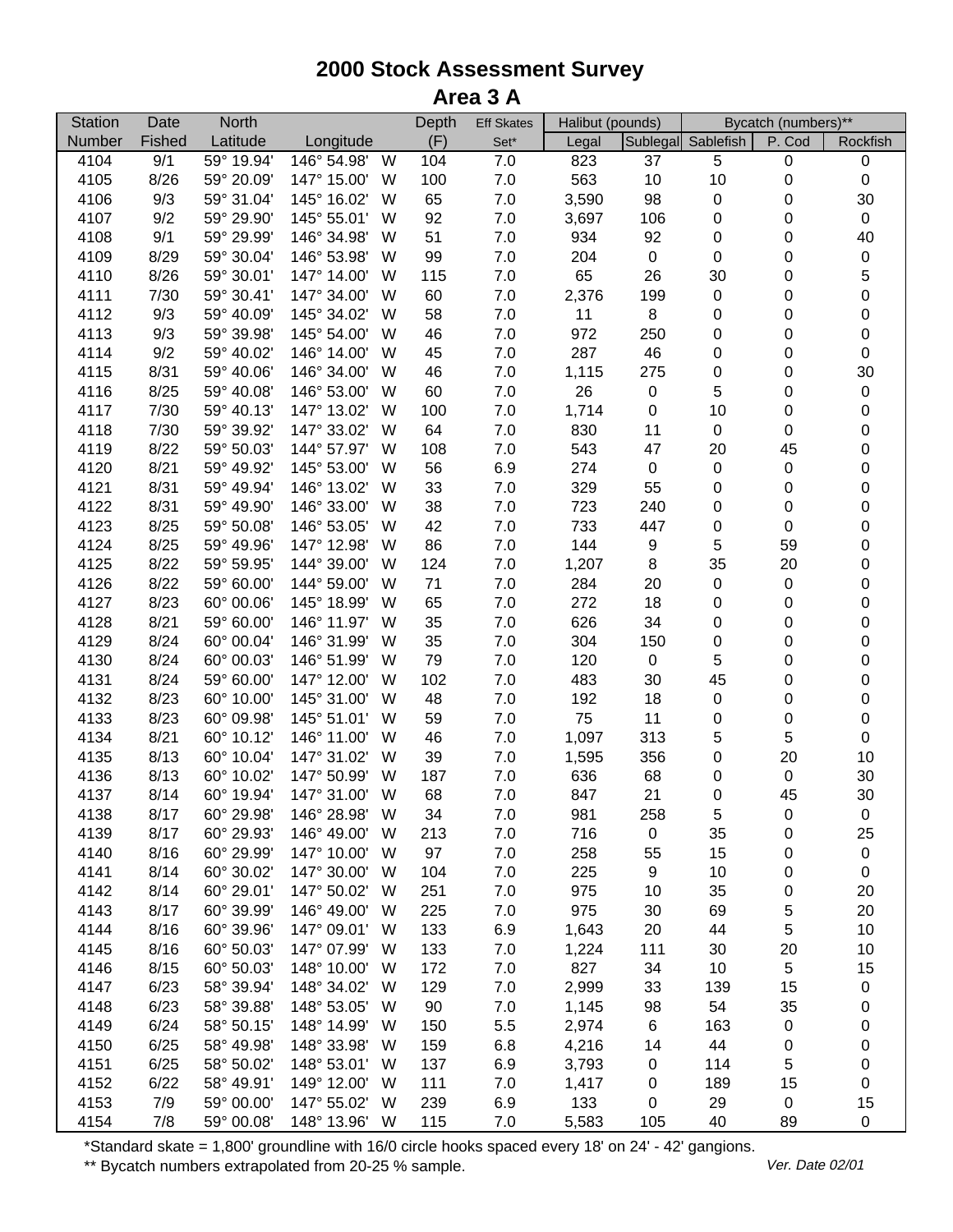| <b>Station</b> | Date   | <b>North</b> |                  | Depth | <b>Eff Skates</b> | Halibut (pounds) |                  |                    | Bycatch (numbers)** |             |
|----------------|--------|--------------|------------------|-------|-------------------|------------------|------------------|--------------------|---------------------|-------------|
| Number         | Fished | Latitude     | Longitude        | (F)   | Set*              | Legal            |                  | Sublegal Sablefish | P. Cod              | Rockfish    |
| 4155           | 7/8    | 58° 59.91'   | 148° 34.04'<br>W | 132   | 7.0               | 631              | 5                | 149                | $\pmb{0}$           | $\pmb{0}$   |
| 4156           | 6/26   | 59° 00.15'   | 148° 53.11'<br>W | 113   | $7.0$             | 865              | $\pmb{0}$        | 88                 | $\pmb{0}$           | $\sqrt{5}$  |
| 4157           | 6/22   | 58° 59.99'   | 149° 12.12'<br>W | 116   | $7.0$             | 214              | 30               | 70                 | 0                   | $\mathbf 0$ |
| 4158           | 6/30   | 58° 59.91'   | 149° 32.00'<br>W | 125   | $7.0$             | 129              | $\pmb{0}$        | 50                 | 0                   | $\mathbf 0$ |
| 4159           | 7/10   | 59° 10.20'   | 147° 35.03'<br>W | 131   | 6.9               | 7,410            | 87               | 20                 | $\boldsymbol{0}$    | 5           |
| 4160           | 7/9    | 59° 10.06'   | 147° 53.98'<br>W | 110   | $7.0$             | 709              | 88               | 45                 | $\mathbf 0$         | $\mathbf 0$ |
| 4161           | 7/12   | 59° 10.02'   | 148° 13.98'<br>W | 67    | 6.9               | 3,194            | 381              | $\pmb{0}$          | $\pmb{0}$           | 78          |
| 4162           | 7/13   | 59° 09.96'   | 148° 33.02'<br>W | 84    | 6.9               | 1,434            | 48               | 10                 | 2                   | $\pmb{0}$   |
| 4163           | 7/26   | 59° 10.12'   | 148° 53.00'<br>W | 96    | 7.0               | 1,738            | $\boldsymbol{9}$ | 50                 | $\boldsymbol{0}$    | $\mathbf 0$ |
| 4164           | 7/26   | 59° 09.94'   | 149° 12.02'<br>W | 84    | $7.0$             | 1,616            | 39               | 15                 | 30                  | 5           |
| 4165           | 6/30   | 59° 09.88'   | 149° 31.98'<br>W | 86    | 7.0               | 498              | $\overline{7}$   | $\pmb{0}$          | $\boldsymbol{0}$    | $\mathbf 0$ |
| 4166           | 7/1    | 59° 09.89'   | 149° 50.99'<br>W | 73    | 6.9               | 163              | $\boldsymbol{0}$ | 10                 | $\boldsymbol{0}$    | $\mathbf 0$ |
| 4167           | 7/10   | 59° 20.01'   | 147° 34.00'<br>W | 67    | 6.9               | 2,986            | 305              | $\pmb{0}$          | 0                   | $\mathbf 0$ |
| 4168           | 7/11   | 59° 19.98'   | 147° 54.02'<br>W | 99    | $7.0$             | 641              | 19               | 15                 | $\boldsymbol{0}$    | $\mathbf 0$ |
| 4169           | 7/12   | 59° 19.98'   | 148° 13.02'<br>W | 85    | $7.0$             | 1,477            | 73               | 10                 | $\boldsymbol{0}$    | $\pmb{0}$   |
| 4170           | 7/27   | 59° 19.95'   | 148° 33.00'<br>W | 50    | $7.0\,$           | 1,570            | 109              | $\pmb{0}$          | $\boldsymbol{0}$    | 105         |
| 4171           | 7/27   | 59° 19.95'   | 148° 52.98'<br>W | 91    | $7.0\,$           | 2,315            | 107              | $\boldsymbol{0}$   | 5                   | $\pmb{0}$   |
| 4172           | 7/20   | 59° 20.02'   | 149° 11.99'<br>W | 101   | 7.0               | 1,435            | $\pmb{0}$        | 79                 | 20                  | $\mathbf 0$ |
| 4173           | 7/20   | 59° 19.86'   | 149° 32.02'<br>W | 67    | $7.0$             | 1,525            | 113              | $\pmb{0}$          | 74                  | $\mathbf 0$ |
| 4174           | 7/1    | 59° 20.02'   | 149° 50.84'<br>W | 102   | 6.9               | 312              | 4                | 10                 | $\boldsymbol{0}$    | $\mathbf 0$ |
| 4175           | 7/2    | 59° 20.09'   | 150° 10.98'<br>W | 85    | 7.0               | 853              | $\,6$            | $\pmb{0}$          | 15                  | $\mathbf 0$ |
| 4176           | 7/29   | 59° 29.95'   | 147° 53.05'<br>W | 59    | $7.0$             | 1,101            | 121              | $\boldsymbol{0}$   | 20                  | 0           |
| 4177           | 7/28   | 59° 30.09'   | 148° 13.02'<br>W | 112   | 7.0               | 345              | 28               | 105                | $\boldsymbol{0}$    | 0           |
| 4178           | 7/28   | 59° 29.94'   | 148° 33.02'<br>W | 51    | $7.0\,$           | 1,655            | 792              | $\pmb{0}$          | $\boldsymbol{0}$    | 0           |
| 4179           | 7/19   | 59° 29.96'   | 148° 52.02'<br>W | 91    | $7.0\,$           | 704              | $\pmb{0}$        | 15                 | $\boldsymbol{0}$    | $\mathbf 0$ |
| 4180           | 7/19   | 59° 30.04'   | 149° 11.98'<br>W | 124   | $7.0$             | 1,443            | 29               | 25                 | 45                  | $\mathbf 0$ |
| 4181           | 7/3    | 59° 29.92'   | 149° 31.98'<br>W | 55    | 7.0               | 600              | 77               | $\pmb{0}$          | $\pmb{0}$           | $\mathbf 0$ |
| 4182           | 7/3    | 59° 29.98'   | 149° 51.98'<br>W | 107   | 7.0               | 162              | $10$             | 5                  | 45                  | $\mathbf 0$ |
| 4183           | 7/2    | 59° 30.03'   | 150° 11.02'<br>W | 54    | $7.0\,$           | 1,986            | 143              | $\pmb{0}$          | 15                  | 5           |
| 4184           | 7/29   | 59° 40.03'   | 147° 53.00'<br>W | 37    | $7.0\,$           | 2,420            | 384              | $\pmb{0}$          | $\boldsymbol{0}$    | 40          |
| 4185           | 7/22   | 59° 40.00'   | 148° 13.12'<br>W | 62    | 7.0               | 508              | 307              | 15                 | 0                   | $\pmb{0}$   |
| 4186           | 7/18   | 59° 39.45'   | 148° 32.00'<br>W | 113   | 7.0               | 663              | $\pmb{0}$        | 20                 | 5                   | 10          |
| 4187           | 7/17   | 59° 40.01'   | 148° 52.00'<br>W | 96    | $7.0$             | 166              | 0                | 5                  | $\boldsymbol{0}$    | $\pmb{0}$   |
| 4188           | 7/4    | 59° 39.99'   | W<br>149° 12.00' | 112   | 7.0               | 489              | $\pmb{0}$        | 40                 | $\boldsymbol{0}$    | 5           |
| 4189           | 7/4    | 59° 40.03'   | 149° 31.98'<br>W | 145   | 6.9               | 124              | 9                | 44                 | 39                  | 0           |
| 4190           | 7/22   | 59° 49.94'   | 148° 12.00'<br>W | 53    | 7.0               | 197              | 0                | 0                  | $\pmb{0}$           | 0           |
| 4191           | 7/18   | 59° 50.00'   | 148° 31.98'<br>W | 74    | 7.0               | $\pmb{0}$        | 0                | $\pmb{0}$          | $\boldsymbol{0}$    | 0           |
| 4192           | 7/17   | 59° 49.92'   | 148° 52.05'<br>W | 95    | 7.0               | 422              | $\pmb{0}$        | 30                 | 10                  | 0           |
| 4193           | 7/5    | 59° 49.97'   | 149° 12.16'<br>W | 81    | 7.0               | 858              | 61               | $\sqrt{5}$         | 5                   | 0           |
| 4194           | 7/5    | 59° 49.98'   | 149° 31.92'<br>W | 84    | 7.0               | 337              | 53               | 20                 | 40                  | 0           |
| 4195           | 9/13   | 57° 59.99'   | 149° 12.93'<br>W | 75    | 6.8               | 7,201            | 575              | 0                  | $\boldsymbol{0}$    | 0           |
| 4196           | 9/14   | 58° 10.01'   | 148° 53.74'<br>W | 74    | $7.0$             | 4,579            | 1,321            | 0                  | 15                  | $\pmb{0}$   |
| 4197           | 9/13   | 58° 09.95'   | 149° 12.90'<br>W | 63    | 7.0               | 4,328            | 889              | 0                  | $\boldsymbol{0}$    | 45          |
| 4198           | 8/28   | 58° 10.00'   | 149° 31.95'<br>W | 58    | 7.0               | 1,581            | 902              | 0                  | 15                  | 15          |
| 4199           | 8/27   | 58° 10.00'   | 149° 51.22'<br>W | 75    | 6.9               | 2,985            | 711              | 0                  | 10                  | 5           |
| 4200           | 9/10   | 58° 19.99'   | 148° 35.05'<br>W | 103   | 5.5               | 5,560            | 210              | 16                 | 11                  | $\pmb{0}$   |
| 4202           | 9/12   | 58° 19.99'   | 149° 13.03'<br>W | 84    | 7.0               | 6,941            | 723              | $\pmb{0}$          | 5                   | 0           |
| 4203           | 8/28   | 58° 19.99'   | 149° 31.66'<br>W | 82    | 6.9               | 5,290            | 612              | 15                 | 15                  | 0           |
| 4204           | 8/25   | 58° 20.00'   | 149° 51.18'<br>W | 42    | 5.8               | 2,605            | 1,165            | 0                  | 0                   | 0           |
| 4205           | 8/20   | 58° 20.00'   | 150° 09.88'<br>W | 28    | 7.0               | 3,340            | 1,535            | 0                  | 0                   | $\pmb{0}$   |
| 4206           | 8/20   | 58° 19.99'   | 150° 29.00'<br>W | 31    | 6.9               |                  | 1,099            |                    |                     | 0           |
|                |        |              |                  |       |                   | 1,142            |                  | 0                  | 0                   |             |

\*Standard skate = 1,800' groundline with 16/0 circle hooks spaced every 18' on 24' - 42' gangions.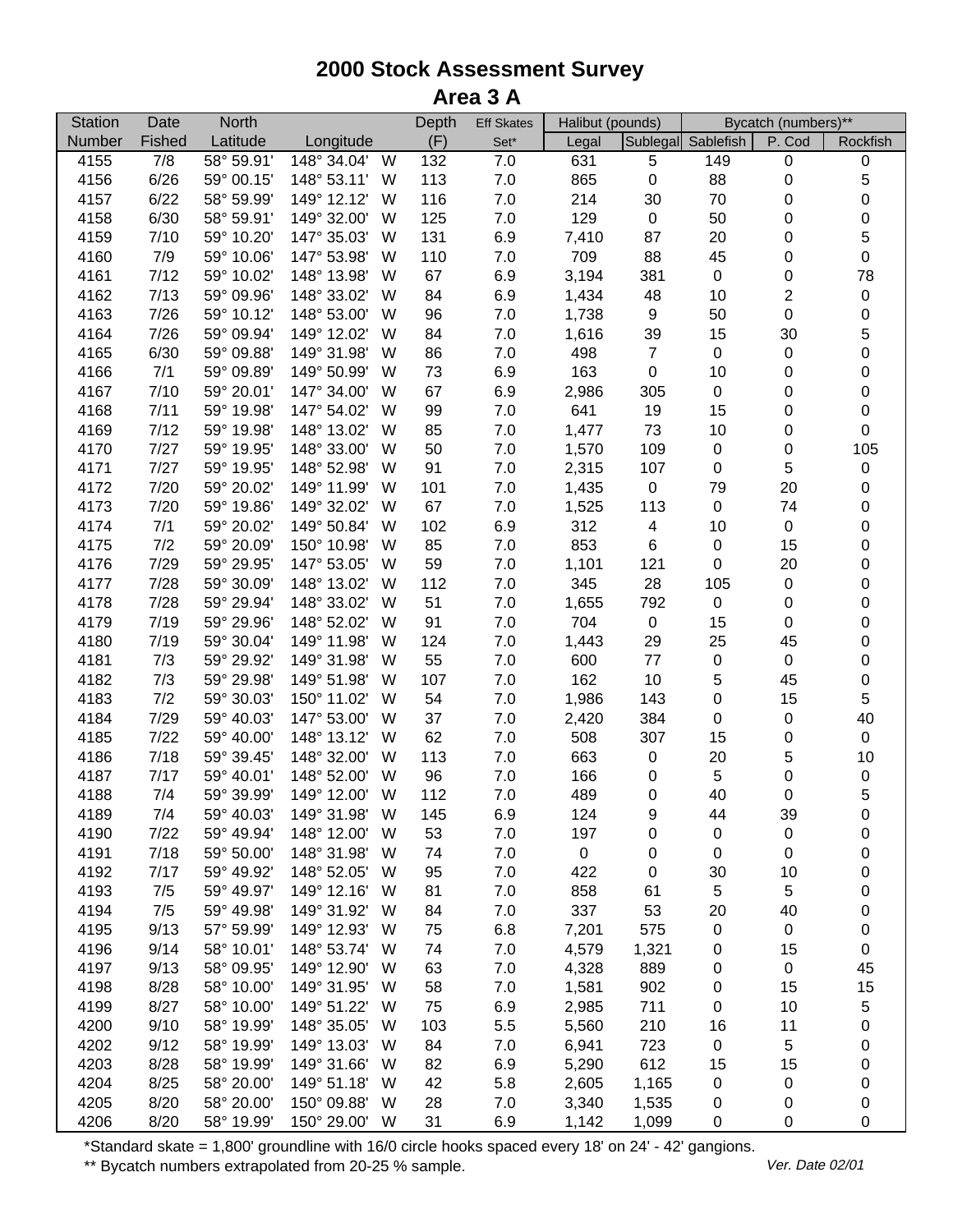| Sublegal Sablefish<br>Number<br>Fished<br>Latitude<br>Longitude<br>(F)<br>P. Cod<br>Rockfish<br>$Set^*$<br>Legal<br>4207<br>9/9<br>58° 30.02'<br>148° 33.99'<br>6.9<br>5,553<br>865<br>$\pmb{0}$<br>W<br>79<br>$\pmb{0}$<br>$\mathbf 0$<br>34<br>4208<br>9/9<br>58° 30.00'<br>148° 53.12'<br>61<br>6.8<br>6,190<br>714<br>$\pmb{0}$<br>W<br>$\pmb{0}$<br>303<br>$\pmb{0}$<br>4209<br>9/1<br>58° 30.00'<br>149° 12.77'<br>66<br>$7.0$<br>2,859<br>40<br>W<br>$\pmb{0}$<br>6.9<br>$\mathbf 0$<br>4210<br>8/3<br>58° 30.00'<br>149° 31.87'<br>77<br>7,441<br>238<br>10<br>29<br>W<br>75<br>6.9<br>$\mathbf 0$<br>4211<br>8/25<br>58° 29.99'<br>149° 51.02'<br>5,110<br>377<br>10<br>25<br>W<br>48<br>873<br>$\mathbf 0$<br>4212<br>8/21<br>58° 28.48'<br>150° 09.73'<br>W<br>$7.0\,$<br>1,943<br>$\pmb{0}$<br>$\boldsymbol{0}$<br>42<br>6.9<br>2,279<br>$\mathbf 0$<br>4213<br>8/19<br>58° 27.98'<br>150° 28.89'<br>W<br>1,870<br>$\pmb{0}$<br>$\boldsymbol{0}$<br>$\mathbf 0$<br>55<br>6.2<br>$\pmb{0}$<br>8/18<br>58° 29.99'<br>150° 46.53'<br>2,438<br>519<br>18<br>4214<br>W<br>15<br>4215<br>8/4<br>58° 40.09'<br>149° 13.00'<br>74<br>$7.0$<br>3,104<br>162<br>89<br>45<br>W<br>$\pmb{0}$<br>4216<br>8/5<br>58° 40.09'<br>149° 32.01'<br>W<br>75<br>6.9<br>1,045<br>124<br>127<br>25<br>$\mathbf 0$<br>83<br>6.9<br>4217<br>8/5<br>58° 40.00'<br>149° 50.88'<br>W<br>2,622<br>163<br>59<br>$\pmb{0}$<br>$\mathbf 0$<br>68<br>$30\,$<br>4218<br>8/6<br>58° 40.00'<br>150° 10.29'<br>W<br>$7.0$<br>2,857<br>255<br>55 |  |
|------------------------------------------------------------------------------------------------------------------------------------------------------------------------------------------------------------------------------------------------------------------------------------------------------------------------------------------------------------------------------------------------------------------------------------------------------------------------------------------------------------------------------------------------------------------------------------------------------------------------------------------------------------------------------------------------------------------------------------------------------------------------------------------------------------------------------------------------------------------------------------------------------------------------------------------------------------------------------------------------------------------------------------------------------------------------------------------------------------------------------------------------------------------------------------------------------------------------------------------------------------------------------------------------------------------------------------------------------------------------------------------------------------------------------------------------------------------------------------------------------------------------|--|
|                                                                                                                                                                                                                                                                                                                                                                                                                                                                                                                                                                                                                                                                                                                                                                                                                                                                                                                                                                                                                                                                                                                                                                                                                                                                                                                                                                                                                                                                                                                        |  |
|                                                                                                                                                                                                                                                                                                                                                                                                                                                                                                                                                                                                                                                                                                                                                                                                                                                                                                                                                                                                                                                                                                                                                                                                                                                                                                                                                                                                                                                                                                                        |  |
|                                                                                                                                                                                                                                                                                                                                                                                                                                                                                                                                                                                                                                                                                                                                                                                                                                                                                                                                                                                                                                                                                                                                                                                                                                                                                                                                                                                                                                                                                                                        |  |
|                                                                                                                                                                                                                                                                                                                                                                                                                                                                                                                                                                                                                                                                                                                                                                                                                                                                                                                                                                                                                                                                                                                                                                                                                                                                                                                                                                                                                                                                                                                        |  |
|                                                                                                                                                                                                                                                                                                                                                                                                                                                                                                                                                                                                                                                                                                                                                                                                                                                                                                                                                                                                                                                                                                                                                                                                                                                                                                                                                                                                                                                                                                                        |  |
|                                                                                                                                                                                                                                                                                                                                                                                                                                                                                                                                                                                                                                                                                                                                                                                                                                                                                                                                                                                                                                                                                                                                                                                                                                                                                                                                                                                                                                                                                                                        |  |
|                                                                                                                                                                                                                                                                                                                                                                                                                                                                                                                                                                                                                                                                                                                                                                                                                                                                                                                                                                                                                                                                                                                                                                                                                                                                                                                                                                                                                                                                                                                        |  |
|                                                                                                                                                                                                                                                                                                                                                                                                                                                                                                                                                                                                                                                                                                                                                                                                                                                                                                                                                                                                                                                                                                                                                                                                                                                                                                                                                                                                                                                                                                                        |  |
|                                                                                                                                                                                                                                                                                                                                                                                                                                                                                                                                                                                                                                                                                                                                                                                                                                                                                                                                                                                                                                                                                                                                                                                                                                                                                                                                                                                                                                                                                                                        |  |
|                                                                                                                                                                                                                                                                                                                                                                                                                                                                                                                                                                                                                                                                                                                                                                                                                                                                                                                                                                                                                                                                                                                                                                                                                                                                                                                                                                                                                                                                                                                        |  |
|                                                                                                                                                                                                                                                                                                                                                                                                                                                                                                                                                                                                                                                                                                                                                                                                                                                                                                                                                                                                                                                                                                                                                                                                                                                                                                                                                                                                                                                                                                                        |  |
|                                                                                                                                                                                                                                                                                                                                                                                                                                                                                                                                                                                                                                                                                                                                                                                                                                                                                                                                                                                                                                                                                                                                                                                                                                                                                                                                                                                                                                                                                                                        |  |
|                                                                                                                                                                                                                                                                                                                                                                                                                                                                                                                                                                                                                                                                                                                                                                                                                                                                                                                                                                                                                                                                                                                                                                                                                                                                                                                                                                                                                                                                                                                        |  |
| $\mathbf 0$<br>110<br>533<br>82<br>4219<br>8/7<br>58° 40.00'<br>150° 29.20'<br>W<br>6.9<br>74<br>15                                                                                                                                                                                                                                                                                                                                                                                                                                                                                                                                                                                                                                                                                                                                                                                                                                                                                                                                                                                                                                                                                                                                                                                                                                                                                                                                                                                                                    |  |
| $\mathbf 0$<br>110<br>$7.0\,$<br>4220<br>8/7<br>58° 40.00'<br>150° 49.02'<br>1,734<br>126<br>188<br>$\,6$<br>W                                                                                                                                                                                                                                                                                                                                                                                                                                                                                                                                                                                                                                                                                                                                                                                                                                                                                                                                                                                                                                                                                                                                                                                                                                                                                                                                                                                                         |  |
| 105<br>6.9<br>$\pmb{0}$<br>4221<br>8/18<br>58° 40.00'<br>151° 07.62'<br>2,442<br>122<br>64<br>39<br>W                                                                                                                                                                                                                                                                                                                                                                                                                                                                                                                                                                                                                                                                                                                                                                                                                                                                                                                                                                                                                                                                                                                                                                                                                                                                                                                                                                                                                  |  |
| 10<br>4222<br>7/28<br>149° 32.00'<br>120<br>7.0<br>429<br>149<br>$\boldsymbol{0}$<br>58° 49.84'<br>W<br>$\pmb{0}$                                                                                                                                                                                                                                                                                                                                                                                                                                                                                                                                                                                                                                                                                                                                                                                                                                                                                                                                                                                                                                                                                                                                                                                                                                                                                                                                                                                                      |  |
| 624<br>$\mathbf 0$<br>4223<br>7/27<br>130<br>$7.0\,$<br>238<br>$\boldsymbol{0}$<br>58° 49.93'<br>149° 51.00'<br>W<br>$\pmb{0}$                                                                                                                                                                                                                                                                                                                                                                                                                                                                                                                                                                                                                                                                                                                                                                                                                                                                                                                                                                                                                                                                                                                                                                                                                                                                                                                                                                                         |  |
| $\mathbf 0$<br>4224<br>7/27<br>58° 50.05'<br>150° 10.00'<br>87<br>$7.0\,$<br>1,776<br>19<br>109<br>10<br>W                                                                                                                                                                                                                                                                                                                                                                                                                                                                                                                                                                                                                                                                                                                                                                                                                                                                                                                                                                                                                                                                                                                                                                                                                                                                                                                                                                                                             |  |
| 91<br>$\mathbf 0$<br>4225<br>7/26<br>58° 49.89'<br>150° 30.00'<br>$7.0\,$<br>1,825<br>36<br>54<br>114<br>W                                                                                                                                                                                                                                                                                                                                                                                                                                                                                                                                                                                                                                                                                                                                                                                                                                                                                                                                                                                                                                                                                                                                                                                                                                                                                                                                                                                                             |  |
| 7/25<br>94<br>$7.0$<br>87<br>$\mathbf 0$<br>4226<br>58° 50.02'<br>150° 49.02'<br>1,898<br>45<br>40<br>W                                                                                                                                                                                                                                                                                                                                                                                                                                                                                                                                                                                                                                                                                                                                                                                                                                                                                                                                                                                                                                                                                                                                                                                                                                                                                                                                                                                                                |  |
| 5<br>$\pmb{0}$<br>4227<br>7/25<br>58° 50.09'<br>151° 08.00'<br>79<br>7.0<br>897<br>15<br>W<br>140                                                                                                                                                                                                                                                                                                                                                                                                                                                                                                                                                                                                                                                                                                                                                                                                                                                                                                                                                                                                                                                                                                                                                                                                                                                                                                                                                                                                                      |  |
| 65<br>7.0<br>15<br>4228<br>7/24<br>58° 50.09'<br>151° 27.99'<br>W<br>1,401<br>$\pmb{0}$<br>10<br>968                                                                                                                                                                                                                                                                                                                                                                                                                                                                                                                                                                                                                                                                                                                                                                                                                                                                                                                                                                                                                                                                                                                                                                                                                                                                                                                                                                                                                   |  |
| 7/14<br>120<br>7.0<br>5<br>4229<br>58° 59.97'<br>149° 50.91'<br>W<br>469<br>$\pmb{0}$<br>54<br>$\pmb{0}$                                                                                                                                                                                                                                                                                                                                                                                                                                                                                                                                                                                                                                                                                                                                                                                                                                                                                                                                                                                                                                                                                                                                                                                                                                                                                                                                                                                                               |  |
| 7/15<br>7.0<br>402<br>$\mathbf 0$<br>4230<br>58° 59.91'<br>150° 11.03'<br>W<br>102<br>$\pmb{0}$<br>50<br>$\boldsymbol{0}$                                                                                                                                                                                                                                                                                                                                                                                                                                                                                                                                                                                                                                                                                                                                                                                                                                                                                                                                                                                                                                                                                                                                                                                                                                                                                                                                                                                              |  |
| $\mathbf 0$<br>65<br>$7.0\,$<br>$\pmb{0}$<br>$\boldsymbol{0}$<br>4231<br>7/15<br>58° 59.98'<br>150° 29.99'<br>W<br>2,983<br>779                                                                                                                                                                                                                                                                                                                                                                                                                                                                                                                                                                                                                                                                                                                                                                                                                                                                                                                                                                                                                                                                                                                                                                                                                                                                                                                                                                                        |  |
| 5<br>$\mathbf 0$<br>6.9<br>71<br>4232<br>7/19<br>59° 00.05'<br>150° 49.99'<br>87<br>2,427<br>38<br>W                                                                                                                                                                                                                                                                                                                                                                                                                                                                                                                                                                                                                                                                                                                                                                                                                                                                                                                                                                                                                                                                                                                                                                                                                                                                                                                                                                                                                   |  |
| $\pmb{0}$<br>44<br>4233<br>7/23<br>59° 00.00'<br>151° 09.09'<br>W<br>78<br>$7.0\,$<br>3,365<br>210<br>64                                                                                                                                                                                                                                                                                                                                                                                                                                                                                                                                                                                                                                                                                                                                                                                                                                                                                                                                                                                                                                                                                                                                                                                                                                                                                                                                                                                                               |  |
| 5<br>7/24<br>6.9<br>421<br>$\pmb{0}$<br>4234<br>59° 00.06'<br>151° 28.00'<br>W<br>70<br>2,839<br>10                                                                                                                                                                                                                                                                                                                                                                                                                                                                                                                                                                                                                                                                                                                                                                                                                                                                                                                                                                                                                                                                                                                                                                                                                                                                                                                                                                                                                    |  |
| 5<br>81<br>$\pmb{0}$<br>4235<br>7/14<br>59° 09.97'<br>150° 11.01'<br>W<br>67<br>$7.0\,$<br>648<br>10                                                                                                                                                                                                                                                                                                                                                                                                                                                                                                                                                                                                                                                                                                                                                                                                                                                                                                                                                                                                                                                                                                                                                                                                                                                                                                                                                                                                                   |  |
| $\pmb{0}$<br>4236<br>7/17<br>59° 09.96'<br>150° 30.01'<br>W<br>65<br>$7.0\,$<br>3,065<br>145<br>15<br>$\pmb{0}$                                                                                                                                                                                                                                                                                                                                                                                                                                                                                                                                                                                                                                                                                                                                                                                                                                                                                                                                                                                                                                                                                                                                                                                                                                                                                                                                                                                                        |  |
| 63<br>$10$<br>4237<br>7/18<br>59° 09.98'<br>150° 50.01'<br>$7.0\,$<br>84<br>$\pmb{0}$<br>70<br>W<br>1,207                                                                                                                                                                                                                                                                                                                                                                                                                                                                                                                                                                                                                                                                                                                                                                                                                                                                                                                                                                                                                                                                                                                                                                                                                                                                                                                                                                                                              |  |
| 32<br>7.1<br>45<br>4238<br>7/19<br>151° 09.00'<br>4,266<br>184<br>$\pmb{0}$<br>59° 09.99'<br>W<br>$\pmb{0}$                                                                                                                                                                                                                                                                                                                                                                                                                                                                                                                                                                                                                                                                                                                                                                                                                                                                                                                                                                                                                                                                                                                                                                                                                                                                                                                                                                                                            |  |
| 25<br>4239<br>7/17<br>150° 31.01'<br>133<br>6.9<br>13<br>132<br>59° 20.01'<br>W<br>2,816<br>34                                                                                                                                                                                                                                                                                                                                                                                                                                                                                                                                                                                                                                                                                                                                                                                                                                                                                                                                                                                                                                                                                                                                                                                                                                                                                                                                                                                                                         |  |
| 85<br>6.2<br>$\pmb{0}$<br>4240<br>8/20<br>150° 46.09'<br>11<br>39<br>57° 20.21'<br>W<br>3,931<br>283                                                                                                                                                                                                                                                                                                                                                                                                                                                                                                                                                                                                                                                                                                                                                                                                                                                                                                                                                                                                                                                                                                                                                                                                                                                                                                                                                                                                                   |  |
| 4241<br>8/21<br>57° 30.00'<br>150° 09.13'<br>244<br>7.1<br>895<br>9<br>88<br>$\boldsymbol{0}$<br>77<br>W                                                                                                                                                                                                                                                                                                                                                                                                                                                                                                                                                                                                                                                                                                                                                                                                                                                                                                                                                                                                                                                                                                                                                                                                                                                                                                                                                                                                               |  |
| 8/21<br>150° 28.21'<br>84<br>6.7<br>264<br>10<br>21<br>4242<br>57° 29.96'<br>W<br>4,834<br>$\pmb{0}$                                                                                                                                                                                                                                                                                                                                                                                                                                                                                                                                                                                                                                                                                                                                                                                                                                                                                                                                                                                                                                                                                                                                                                                                                                                                                                                                                                                                                   |  |
| 8/20<br>57° 29.84'<br>150° 45.99'<br>52<br>6.7<br>6,977<br>4243<br>W<br>1,024<br>0<br>0<br>0                                                                                                                                                                                                                                                                                                                                                                                                                                                                                                                                                                                                                                                                                                                                                                                                                                                                                                                                                                                                                                                                                                                                                                                                                                                                                                                                                                                                                           |  |
| 8/22<br>227<br>6.5<br>80<br>114<br>4244<br>57° 40.09'<br>149° 50.06'<br>W<br>1,795<br>10<br>0                                                                                                                                                                                                                                                                                                                                                                                                                                                                                                                                                                                                                                                                                                                                                                                                                                                                                                                                                                                                                                                                                                                                                                                                                                                                                                                                                                                                                          |  |
| 8/22<br>57° 40.07'<br>150° 08.99'<br>114<br>6.5<br>28<br>101<br>4245<br>W<br>5,029<br>0<br>$\pmb{0}$                                                                                                                                                                                                                                                                                                                                                                                                                                                                                                                                                                                                                                                                                                                                                                                                                                                                                                                                                                                                                                                                                                                                                                                                                                                                                                                                                                                                                   |  |
| 8/23<br>57° 40.09'<br>150° 28.10'<br>50<br>6.6<br>879<br>0<br>4246<br>W<br>2,638<br>0<br>0                                                                                                                                                                                                                                                                                                                                                                                                                                                                                                                                                                                                                                                                                                                                                                                                                                                                                                                                                                                                                                                                                                                                                                                                                                                                                                                                                                                                                             |  |
| 8/23<br>57° 40.05'<br>150° 47.09'<br>46<br>6.7<br>7,722<br>558<br>4247<br>W<br>0<br>0<br>0                                                                                                                                                                                                                                                                                                                                                                                                                                                                                                                                                                                                                                                                                                                                                                                                                                                                                                                                                                                                                                                                                                                                                                                                                                                                                                                                                                                                                             |  |
| 4248<br>8/24<br>57° 40.12'<br>151° 05.07'<br>40<br>6.8<br>1,251<br>1,279<br>0<br>0<br>W<br>0                                                                                                                                                                                                                                                                                                                                                                                                                                                                                                                                                                                                                                                                                                                                                                                                                                                                                                                                                                                                                                                                                                                                                                                                                                                                                                                                                                                                                           |  |
| 4249<br>8/24<br>57° 40.09'<br>151° 24.05'<br>35<br>6.6<br>$\pmb{0}$<br>W<br>1,767<br>1,818<br>0<br>0                                                                                                                                                                                                                                                                                                                                                                                                                                                                                                                                                                                                                                                                                                                                                                                                                                                                                                                                                                                                                                                                                                                                                                                                                                                                                                                                                                                                                   |  |
| 5<br>8/31<br>212<br>4250<br>57° 50.00'<br>149° 32.06'<br>6.8<br>735<br>$\pmb{0}$<br>73<br>W<br>0                                                                                                                                                                                                                                                                                                                                                                                                                                                                                                                                                                                                                                                                                                                                                                                                                                                                                                                                                                                                                                                                                                                                                                                                                                                                                                                                                                                                                       |  |
| 8/31<br>0<br>4251<br>57° 49.96'<br>149° 50.07'<br>139<br>6.9<br>3,446<br>187<br>25<br>W<br>0                                                                                                                                                                                                                                                                                                                                                                                                                                                                                                                                                                                                                                                                                                                                                                                                                                                                                                                                                                                                                                                                                                                                                                                                                                                                                                                                                                                                                           |  |
| 4252<br>9/1<br>57° 49.98'<br>150° 08.94'<br>107<br>6.9<br>276<br>15<br>5<br>0<br>W<br>5,182                                                                                                                                                                                                                                                                                                                                                                                                                                                                                                                                                                                                                                                                                                                                                                                                                                                                                                                                                                                                                                                                                                                                                                                                                                                                                                                                                                                                                            |  |
| 4253<br>9/1<br>57° 49.98'<br>150° 27.84'<br>49<br>$7.0$<br>871<br>W<br>6,437<br>0<br>0<br>0                                                                                                                                                                                                                                                                                                                                                                                                                                                                                                                                                                                                                                                                                                                                                                                                                                                                                                                                                                                                                                                                                                                                                                                                                                                                                                                                                                                                                            |  |
| 4254<br>9/2<br>150° 46.98'<br>6.8<br>57° 50.02'<br>W<br>45<br>2,876<br>1,540<br>0<br>0<br>0                                                                                                                                                                                                                                                                                                                                                                                                                                                                                                                                                                                                                                                                                                                                                                                                                                                                                                                                                                                                                                                                                                                                                                                                                                                                                                                                                                                                                            |  |
| 4255<br>9/2<br>151° 05.99'<br>37<br>6.9<br>57° 50.00'<br>W<br>0<br>$\pmb{0}$<br>2,012<br>1,485<br>0                                                                                                                                                                                                                                                                                                                                                                                                                                                                                                                                                                                                                                                                                                                                                                                                                                                                                                                                                                                                                                                                                                                                                                                                                                                                                                                                                                                                                    |  |
| 4256<br>9/3<br>57° 50.08'<br>151° 24.01'<br>W<br>30<br>7.0<br>827<br>$\pmb{0}$<br>2,003<br>0<br>0                                                                                                                                                                                                                                                                                                                                                                                                                                                                                                                                                                                                                                                                                                                                                                                                                                                                                                                                                                                                                                                                                                                                                                                                                                                                                                                                                                                                                      |  |
| 4257<br>9/3<br>57° 50.05'<br>151° 42.98'<br>W<br>30<br>6.9<br>998<br>460<br>0<br>0<br>0                                                                                                                                                                                                                                                                                                                                                                                                                                                                                                                                                                                                                                                                                                                                                                                                                                                                                                                                                                                                                                                                                                                                                                                                                                                                                                                                                                                                                                |  |

\*Standard skate = 1,800' groundline with 16/0 circle hooks spaced every 18' on 24' - 42' gangions.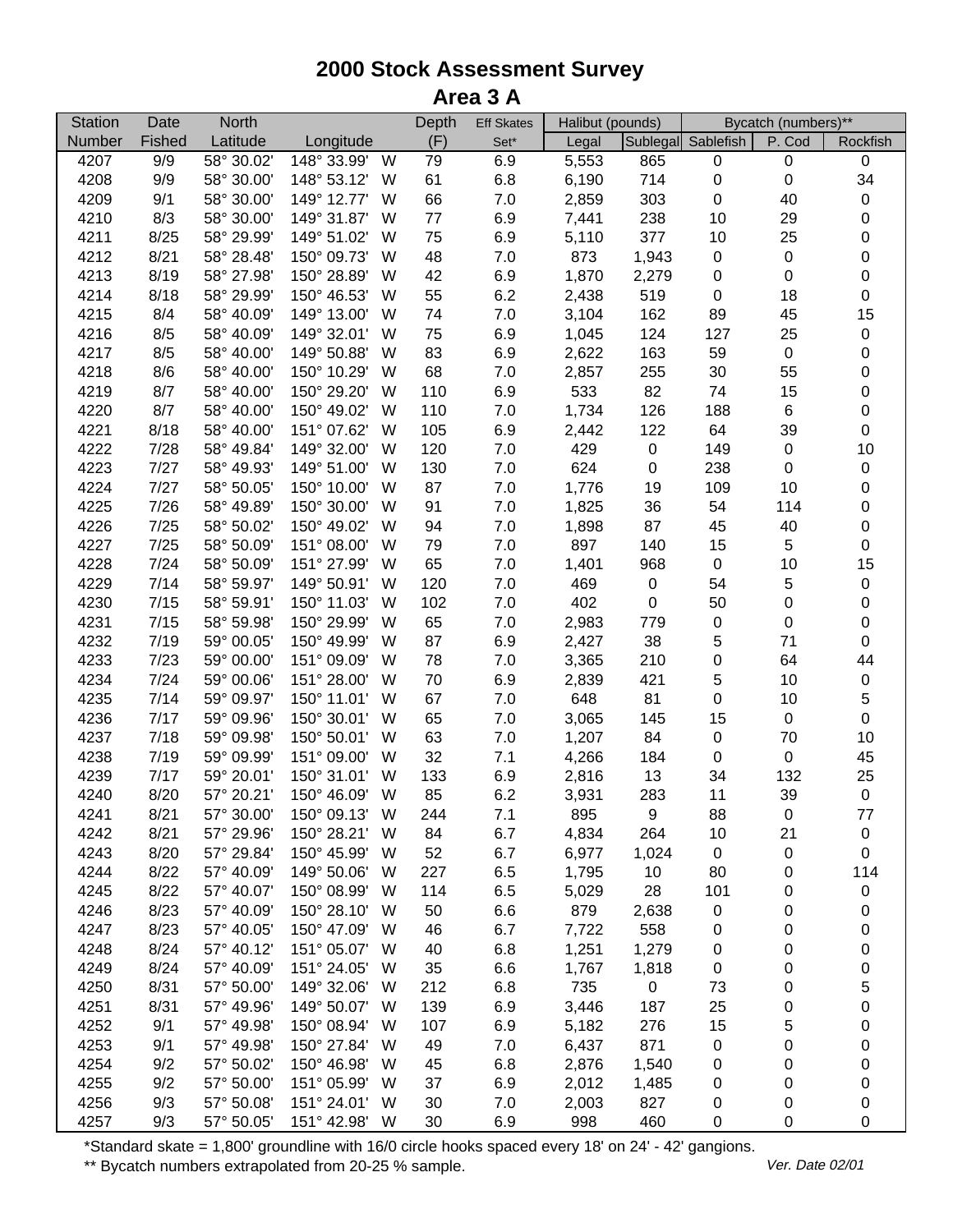| <b>Station</b> | Date   | <b>North</b> |             |   | Depth | <b>Eff Skates</b> | Halibut (pounds) |                  |                    | Bycatch (numbers)** |                  |
|----------------|--------|--------------|-------------|---|-------|-------------------|------------------|------------------|--------------------|---------------------|------------------|
| Number         | Fished | Latitude     | Longitude   |   | (F)   | $Set^*$           | Legal            |                  | Sublegal Sablefish | P. Cod              | Rockfish         |
| 4258           | 9/4    | 57° 50.00'   | 152° 02.02' | W | 48    | 6.9               | 2,001            | 445              | 20                 | 5                   | 0                |
| 4259           | 8/31   | 57° 59.95'   | 149° 32.14' | W | 79    | 6.8               | 7,174            | 608              | $\pmb{0}$          | 0                   | $\pmb{0}$        |
| 4260           | 8/31   | 57° 59.91'   | 149° 51.09' | W | 128   | 6.8               | 3,826            | 146              | 119                | $\overline{7}$      | $\pmb{0}$        |
| 4261           | 7/12   | 58° 00.04'   | 150° 09.12' | W | 122   | 7.0               | 484              | 53               | 109                | 59                  | 0                |
| 4262           | 9/1    | 57° 59.97'   | 150° 27.98' | W | 88    | 6.6               | 3,009            | 296              | 41                 | 20                  | 0                |
| 4263           | 9/1    | 57° 59.91'   | 150° 47.04' | W | 70    | 6.8               | 1,652            | 403              | 32                 | 21                  | $\pmb{0}$        |
| 4264           | 9/2    | 58° 00.01'   | 151° 06.06' | W | 44    | 6.6               | 4,294            | 1,346            | $\pmb{0}$          | 3                   | $\pmb{0}$        |
| 4265           | 9/2    | 58° 00.02'   | 151° 25.09' | W | 43    | 6.8               | 1,434            | 1,179            | $\pmb{0}$          | 35                  | 0                |
| 4266           | 9/4    | 58° 00.10'   | 151° 44.02' | W | 64    | $7.0$             | 1,840            | 300              | 20                 | 84                  | $\pmb{0}$        |
| 4267           | 8/30   | 57° 59.99'   | 152° 02.93' | W | 96    | $7.0$             | 1,842            | 38               | 69                 | 40                  | $\pmb{0}$        |
| 4268           | 8/30   | 57° 59.98'   | 152° 21.78' | W | 113   | 6.9               | 1,209            | 34               | $\,$ 5 $\,$        | 49                  | 0                |
| 4269           | 7/11   | 58° 10.28'   | 150° 10.07' | W | 77    | $7.0$             | 4,354            | 661              | 5                  | 10                  | 5                |
| 4270           | 7/11   | 58° 09.88'   | 150° 29.02' | W | 64    | $7.0$             | 3,022            | 1,456            | $\boldsymbol{0}$   | 5                   | 0                |
| 4271           | 7/10   | 58° 10.23'   | 150° 48.39' | W | 60    | $7.0\,$           | 2,382            | 1,087            | $\boldsymbol{0}$   | 75                  | 0                |
| 4272           | 7/10   | 58° 10.16'   | 151° 06.97' | W | 81    | 7.0               | 769              | 146              | 54                 | 30                  | 0                |
| 4273           | 7/9    | 58° 10.08'   | 151° 24.96' | W | 92    | 6.9               | 1,799            | 96               | 39                 | 69                  | 0                |
| 4274           | 9/3    | 58° 10.07'   | 151° 44.03' | W | 32    | 6.4               | 3,263            | 112              | $\pmb{0}$          | $\pmb{0}$           | 0                |
| 4275           | 7/5    | 58° 19.95'   | 150° 47.86' | W | 36    | 6.9               | 531              | 436              | $\pmb{0}$          | 0                   | 0                |
| 4276           | 7/4    | 58° 19.88'   | 151° 07.03' | W | 68    | 7.0               | 2,003            | 94               | 10                 | 20                  | 0                |
| 4277           | 7/9    | 58° 20.29'   | 151° 26.14' | W | 50    | 6.9               | 2,141            | 1,232            | $\pmb{0}$          | $\pmb{0}$           | $\pmb{0}$        |
| 4278           | 7/8    | 58° 20.34'   | 151° 45.08' | W | 33    | 7.0               | 4,679            | 212              | 0                  | 0                   | 5                |
| 4279           | 7/4    | 58° 30.14'   | 151° 06.80' | W | 60    | 7.0               | 644              | 184              | 0                  | 40                  | 0                |
| 4280           | 7/3    | 58° 29.91'   | 151° 27.09' | W | 92    | 7.0               | 2,255            | 34               | 28                 | 42                  | 0                |
| 4281           | 7/8    | 58° 30.19'   | 151° 46.08' | W | 101   | 7.0               | 2,813            | 15               | 81                 | 61                  | 5                |
| 4283           | 7/2    | 58° 40.38'   | 151° 45.93' | W | 70    | $7.0\,$           | 2,980            | 60               | 35                 | 5                   | 0                |
| 4284           | 7/1    | 58° 39.84'   | 152° 06.05' | W | 70    | 7.1               | 2,865            | 66               | 10                 | 10                  | 0                |
| 4286           | 8/11   | 56° 20.00'   | 152° 50.16' | W | 56    | $7.0\,$           | 4,947            | 956              | $\pmb{0}$          | 15                  | 0                |
| 4287           | 8/7    | 56° 20.09'   | 153° 07.85' | W | 55    | $7.0\,$           | 2,665            | 526              | 40                 | 35                  | 0                |
| 4288           | 8/6    | 56° 19.99'   | 153° 25.54' | W | 33    | $7.0\,$           | 4,346            | 1,271            | $\pmb{0}$          | $\pmb{0}$           | 0                |
| 4289           | 8/16   | 56° 30.00'   | 152° 15.30' | W | 133   | $7.0$             | 3,259            | 124              | 50                 | 0                   | 5                |
| 4290           | 8/17   | 56° 29.99'   | 152° 33.64' | W | 141   | $7.0$             | 3,996            | 73               | 59                 | 0                   | 5                |
| 4291           | 8/11   | 56° 29.92'   | 152° 51.01' | W | 27    | $7.0$             | 6,420            | 758              | $\pmb{0}$          | $\pmb{0}$           | $\boldsymbol{0}$ |
| 4292           | 8/7    | 56° 30.14'   | 153° 08.84' | W | 41    | $7.0$             | 3,583            | 1,084            | 0                  | 40                  | 0                |
| 4293           | 8/6    | 56° 30.16'   | 153° 27.05' | W | 48    | 7.0               | 3,063            | 783              | $\pmb{0}$          | 30                  | $\pmb{0}$        |
| 4294           | 8/8    | 56° 29.99'   | 153° 44.60' | W | 37    | 7.0               | 1,673            | 88               | 0                  | 0                   | 0                |
| 4295           | 8/18   | 56° 40.25'   | 151° 57.38' | W | 31    | 6.9               | 4,154            | 1,153            | 0                  | 0                   | 0                |
| 4296           | 8/17   | 56° 39.91'   | 152° 15.21' | W | 25    | $7.0\,$           | 4,016            | 343              | 0                  | 0                   | 0                |
| 4297           | 6/16   | 56° 39.98'   | 152° 34.20' | W | 75    | 7.0               | 305              | 11               | 0                  | 0                   | 0                |
| 4298           | 6/16   | 56° 40.02'   | 152° 51.61' | W | 37    | 7.0               | 2,114            | 1,259            | 0                  | 0                   | 0                |
| 4299           | 8/10   | 56° 40.47'   | 153° 09.89' | W | 81    | $7.0\,$           | 1,779            | $\boldsymbol{9}$ | 0                  | 5                   | 0                |
| 4300           | 8/10   | 56° 39.92'   | 153° 27.81' | W | 77    | 7.0               | 3,650            | 189              | 5                  | 45                  | 0                |
| 4301           | 8/8    | 56° 40.12'   | 153° 46.19' | W | 48    | $7.0$             | 4,031            | 527              | 0                  | 18                  | 0                |
| 4302           | 6/13   | 56° 49.98'   | 151° 39.95' | W | 153   | $7.0$             | 790              | 29               | 45                 | 5                   | 10               |
| 4303           | 6/14   | 56° 49.96'   | 151° 57.44' | W | 41    | $7.0$             | 2,444            | 963              | $\pmb{0}$          | 5                   | 0                |
| 4305           | 6/15   | 56° 50.53'   | 152° 34.78' | W | 77    | $7.0$             | 385              | 25               | 0                  | 5                   | 0                |
| 4306           | 8/15   | 56° 50.02'   | 152° 53.36' | W | 33    | $7.0\,$           | 2,307            | 1,550            | 0                  | $\pmb{0}$           | 0                |
| 4307           | 8/15   | 56° 50.00'   | 153° 11.49' | W | 57    | $7.0\,$           | 6,935            | 607              | 0                  | 64                  | 0                |
| 4308           | 8/9    | 56° 49.95'   | 153° 29.25' | W | 50    | 7.0               | 2,833            | 144              | 0                  | 5                   | 0                |
| 4309           | 6/13   | 56° 59.58'   | 151° 39.98' | W | 40    | 7.0               | 4,763            | 785              | 0                  | 0                   | 0                |
| 4310           | 8/24   | 57° 00.19'   | 151° 59.12' | W | 43    | 6.9               | 962              | 718              | 0                  | 74                  | 0                |
| 4311           | 8/24   | 57° 00.61'   | 152° 17.23' | W | 40    | 7.0               | 1,895            | 300              | 0                  | 0                   | 0                |

\*Standard skate = 1,800' groundline with 16/0 circle hooks spaced every 18' on 24' - 42' gangions.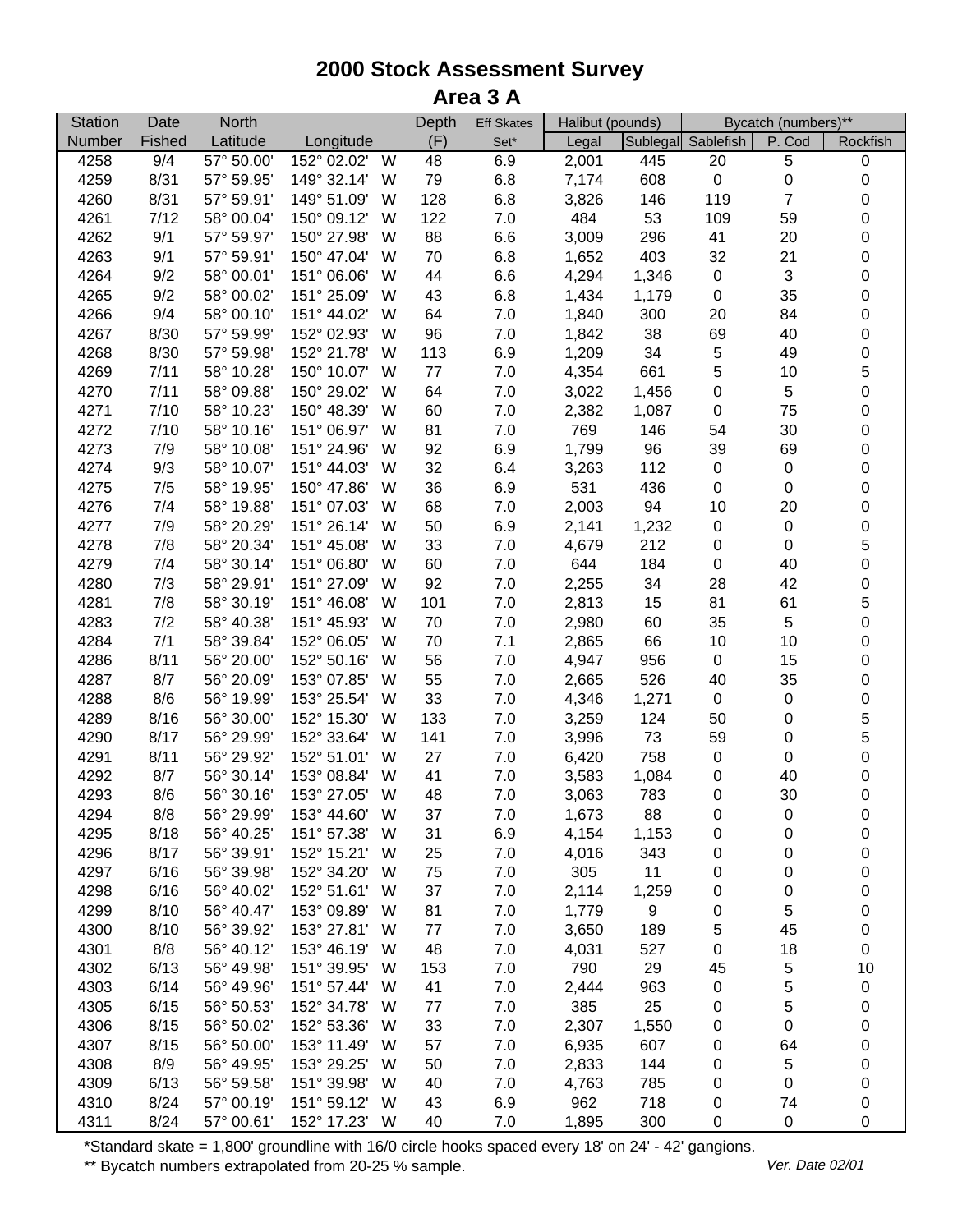| <b>Station</b> | Date   | <b>North</b> |               |   | Depth | <b>Eff Skates</b> | Halibut (pounds) |       |                    | Bycatch (numbers)** |                  |
|----------------|--------|--------------|---------------|---|-------|-------------------|------------------|-------|--------------------|---------------------|------------------|
| Number         | Fished | Latitude     | Longitude     |   | (F)   | Set*              | Legal            |       | Sublegal Sablefish | P. Cod              | Rockfish         |
| 4312           | 8/25   | 57° 00.48'   | 152° 35.16'   | W | 84    | 6.9               | 1,112            | 9     | 78                 | $\pmb{0}$           | 0                |
| 4313           | 8/25   | 57° 00.56'   | 152° 54.45'   | W | 59    | 7.0               | 1,500            | 155   | 15                 | 30                  | $\pmb{0}$        |
| 4314           | 8/27   | 57° 10.07'   | 151° 04.48'   | W | 197   | 7.0               | 1,203            | 10    | 74                 | 0                   | 5                |
| 4315           | 8/27   | 57° 10.04'   | 151° 22.74'   | W | 67    | 6.9               | 4,096            | 428   | $\pmb{0}$          | 0                   | 0                |
| 4316           | 8/23   | 57° 10.06'   | 151° 41.30'   | W | 40    | 6.9               | 2,670            | 1,720 | 0                  | 0                   | 0                |
| 4317           | 8/23   | 57° 09.86'   | 151° 59.27'   | W | 38    | $7.0$             | 3,560            | 488   | 0                  | 15                  | 0                |
| 4318           | 8/26   | 57° 09.95'   | 152° 18.30'   | W | 41    | $7.0$             | 2,945            | 787   | 0                  | 5                   | $\pmb{0}$        |
| 4319           | 8/26   | 57° 10.04'   | 152° 36.38'   | W | 50    | $7.0$             | 2,631            | 210   | $\pmb{0}$          | 109                 | $\pmb{0}$        |
| 4320           | 8/28   | 57° 19.92'   | 151° 04.15'   | W | 47    | $7.0$             | 2,821            | 875   | $\pmb{0}$          | $\pmb{0}$           | $\pmb{0}$        |
| 4321           | 8/31   | 57° 20.04'   | 151° 23.71'   | W | 72    | 6.9               | 2,949            | 327   | 5                  | 20                  | $\pmb{0}$        |
| 4322           | 8/31   | 57° 20.10'   | 151° 41.41'   | W | 34    | $7.0$             | 1,474            | 651   | 0                  | 30                  | $\boldsymbol{0}$ |
| 4323           | 6/17   | 57° 19.98'   | 152° 00.38'   | W | 39    | 6.8               | 1,686            | 111   | 0                  | 34                  | 0                |
| 4324           | 6/17   | 57° 20.05'   | 152° 17.91'   | W | 22    | 6.9               | 3,377            | 172   | $\boldsymbol{0}$   | $\pmb{0}$           | $\pmb{0}$        |
| 4325           | 9/1    | 57° 29.88'   | 151° 05.05'   | W | 43    | $7.0$             | 3,346            | 1,176 | 0                  | 0                   | 0                |
| 4326           | 9/1    | 57° 29.88'   | 151° 22.99'   | W | 54    | 6.9               | 1,320            | 1,025 | 0                  | 78                  | 0                |
| 4327           | 9/2    | 57° 30.14'   | 151° 42.41'   | W | 57    | 6.9               | 1,229            | 262   | 29                 | 25                  | 0                |
| 4328           | 6/18   | 57° 29.97'   | 152° 00.68'   | W | 26    | 6.8               | 4,601            | 586   | $\pmb{0}$          | $\pmb{0}$           | 5                |
| 4329           | 9/2    | 57° 40.00'   | 151° 42.99'   | W | 35    | 6.9               | 1,127            | 1,071 | $\pmb{0}$          | 29                  | 0                |
| 4330           | 6/18   | 57° 39.66'   | 152° 00.99'   | W | 83    | 7.0               | 2,054            | 94    | 10                 | 25                  | $\pmb{0}$        |
| 4332           | 6/21   | 57° 40.00'   | 154° 34.96'   | W | 120   | 7.0               | 1,719            | 64    | 5                  | 149                 | 5                |
| 4333           | 6/21   | 57° 40.00'   | 154° 54.04'   | W | 130   | $7.0$             | 2,379            | 18    | 40                 | 75                  | 0                |
| 4335           | 6/6    | 57° 50.01'   | 154° 15.16'   | W | 114   | 7.0               | 1,904            | 368   | $\pmb{0}$          | 35                  | 0                |
| 4336           | 6/6    | 57° 50.05'   | 154° 34.11'   | W | 128   | $7.0\,$           | 1,913            | 192   | 15                 | 79                  | $\pmb{0}$        |
| 4338           | 8/16   | 58° 00.00'   | 153° 37.30'   | W | 92    | $7.0\,$           | 1,542            | 152   | 35                 | 30                  | 0                |
| 4339           | 8/16   | 58° 00.00'   | 153° 56.25'   | W | 109   | $7.0$             | 1,841            | 284   | 10                 | $\pmb{0}$           | 5                |
| 4341           | 8/2    | 58° 10.01'   | 153° 19.01'   | W | 68    | 7.0               | 1,454            | 470   | $\,$ 5 $\,$        | 15                  | $\pmb{0}$        |
| 4342           | 8/21   | 58° 10.00'   | 153° 38.04'   | W | 107   | $7.0$             | 1,411            | 81    | 5                  | 5                   | $\pmb{0}$        |
| 4344           | 8/2    | 58° 20.01'   | 153° 20.14'   | W | 95    | $6.8\,$           | 1,327            | 85    | 0                  | $\overline{5}$      | 10               |
| 4345           | 8/22   | 58° 20.00'   | 153° 39.05'   | W | 95    | $7.0$             | 2,535            | 185   | $\pmb{0}$          | 35                  | 0                |
| 4347           | 6/22   | 58° 30.00'   | 153° 01.83'   | W | 93    | $7.0$             | 1,851            | 219   | $\pmb{0}$          | 115                 | 0                |
| 4348           | 8/22   | 58° 30.00'   | 153° 20.77'   | W | 97    | 7.0               | 3,200            | 274   | $\pmb{0}$          | 10                  | $\pmb{0}$        |
| 4351           | 6/22   | 58° 40.00'   | 153° 03.04'   | W | 87    | 7.1               | 3,337            | 389   | $\pmb{0}$          | 111                 | 0                |
| 4352           | 6/22   | 58° 40.00'   | 153° 23.06'   | W | 26    | 7.1               | 2,078            | 360   | $\pmb{0}$          | 91                  | 0                |
| 4355           | 8/20   | 58° 50.00'   | 153° 04.04'   | W | 90    | 7.1               | 1,686            | 312   | 30                 | 91                  | $\pmb{0}$        |
| 4356           | 6/25   | 58° 59.98'   | 151° 48.41'   | W | 78    | 7.0               | 2,428            | 373   | 0                  | 25                  | 0                |
| 4357           | 6/25   | 59° 00.00'   | 152° 07.06'   | W | 75    | 7.0               | 4,726            | 848   | 0                  | 45                  | 0                |
| 4358           | 6/26   | 58° 60.00'   | 152° 27.19'   | W | 79    | $7.0\,$           | 1,090            | 111   | 25                 | 35                  | 0                |
| 4359           | 6/26   | 58° 60.00'   | 152° 46.22'   | W | 91    | 7.0               | 2,166            | 144   | 5                  | 130                 | 0                |
| 4361           | 6/25   | 59° 09.98'   | 152° 08.29'   | W | 75    | $7.0\,$           | 1,633            | 709   | 0                  | 55                  | 0                |
| 4362           | 6/13   | 59° 10.00'   | 152° 26.97'   | W | 56    | 7.0               | 870              | 335   | 0                  | 35                  | 0                |
| 4363           | 6/13   | 59° 10.00'   | 152° 47.00'   | W | 75    | 7.1               | 1,186            | 92    | 0                  | 61                  | 0                |
| 4364           | 6/11   | 59° 09.99'   | 153° 06.36'   | W | 46    | 7.1               | 1,034            | 284   | 0                  | 20                  | 0                |
| 4365           | 6/11   | 59° 10.00'   | 153° 25.88'   | W | 22    | $7.0$             | 688              | 94    | 0                  | 85                  | 0                |
| 4366           | 6/12   | 59° 20.00'   | 152° 09.19'   | W | 38    | $7.0$             | 2,287            | 1,510 | 0                  | $\pmb{0}$           | 0                |
| 4367           | 6/13   | 59° 19.99'   | 152° 28.04'   | W | 40    | $7.0\,$           | 1,160            | 235   | 0                  | 155                 | 0                |
| 4368           | 6/10   | 59° 20.00'   | 152° 48.45'   | W | 43    | 7.0               | 934              | 245   | 0                  | 30                  | 0                |
| 4369           | 6/10   | 59° 20.00'   | 153° 08.29'   | W | 28    | 7.0               | 626              | 265   | 0                  | 25                  | 0                |
| 4370           | 6/12   | 59° 30.00'   | 151° 51.23'   | W | 37    | 7.0               | 1,113            | 139   | 0                  | 20                  | 0                |
| 4372           | 6/10   | 59° 30.00'   | 152° 29.19'   | W | 30    | 7.1               | 1,965            | 374   | 0                  | 40                  | 0                |
| 4373           | 6/9    | 59° 30.00'   | 152° 49.38'   | W | 29    | 6.8               | 1,524            | 266   | 0                  | 53                  | 0                |
| 4374           | 6/9    | 59° 39.99'   | 152° 30.84' W |   | 41    | 7.0               | 2,783            | 187   | 0                  | 25                  | 0                |

\*Standard skate = 1,800' groundline with 16/0 circle hooks spaced every 18' on 24' - 42' gangions.